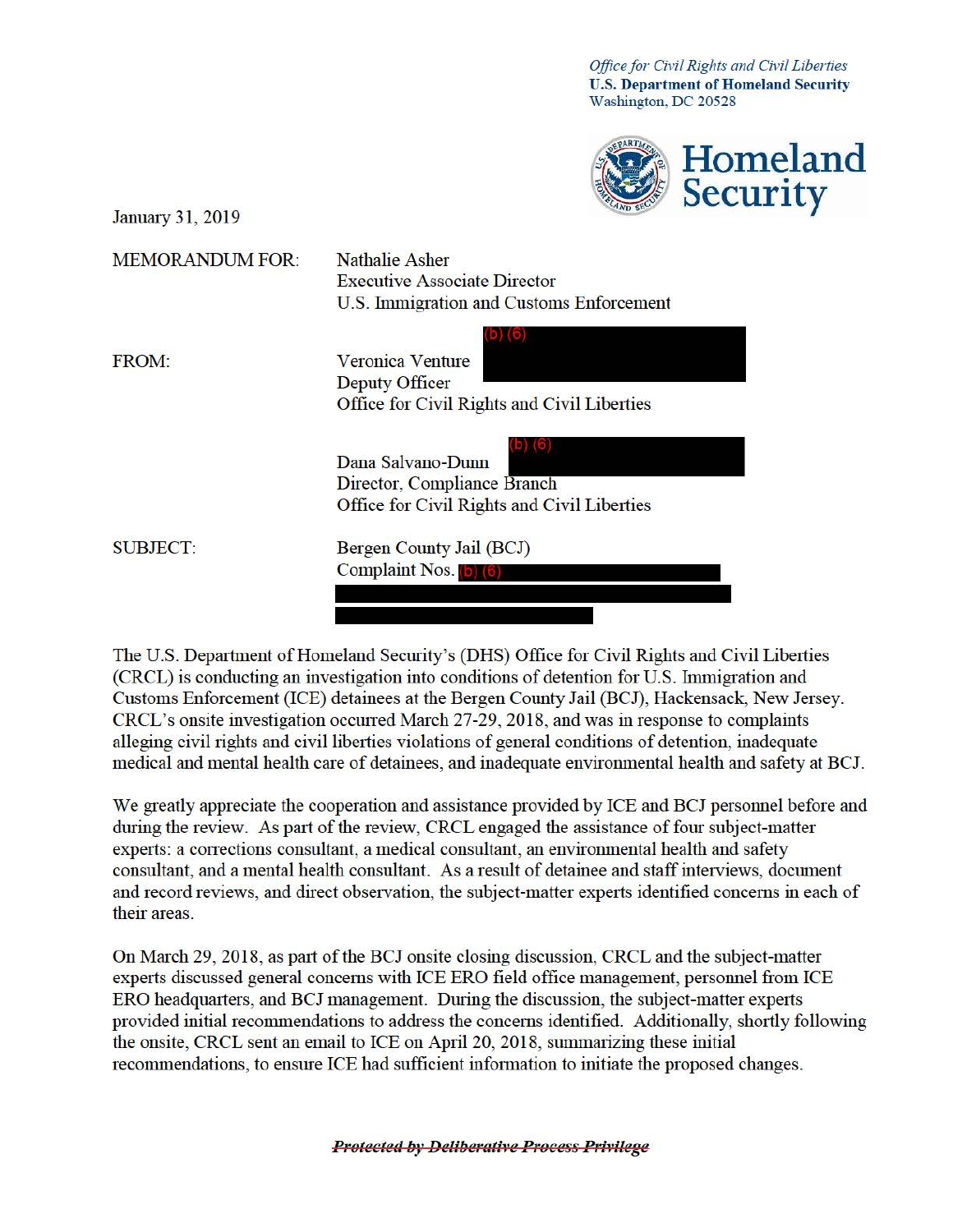Enclosed with this memorandum are the reports prepared by our subject-matter experts.<sup>1</sup> They have this memorandum. Although CRCL is not requesting formal responses to these, we encourage ICE been divided into priority and non-priority recommendations. Priority recommendations are listed in the body of this memorandum, and CRCL requests that ICE formally concur or non-concur with these recommendations and provide an implementation plan for all accepted recommendations within 60 days of issuance. Non-priority recommendations are contained in a separate attachment to consider and implement these recommendations to the fullest extent possible.

## **Corrections**

 $\overline{a}$ 

CRCL's corrections expert made the following priority recommendations regarding general conditions at BCJ:

- 1. The BCJ Grievance Log does not contain the disposition date and disposition of each detainee grievance. BCJ should add to the existing grievance log the disposition (outcome) of the grievance and complete the disposition date for each grievance, to ensure detainees receive a timely response to their grievance and grievance appeals and that the outcome of each grievance is tracked. (NDS 2000, Detainee Grievance Procedures).
- 2. BCJ detainees alleged they were subject to retaliation, verbal harassment, and disrespectful treatment by some BCJ staff. After talking with several detainees, our expert found these allegations credible. BCJ should conduct an investigation of the employees that detainees alleged were subjecting them to retaliation, verbal harassment, and disrespectful treatment. CRCL provided these names to the administration. (NDS 2000, Detainee Grievance Procedures and 4-ALDF-6A-07)
- 3. BCJ does not provide consistent coverage for the law library when the law librarians are absent. BCJ should provide consistent and meaningful access to the law library by providing adequate staffing and adhere to the posted law library schedule hours of operation. (NDS 2000, Access to Legal Material)
- 4. Detainee telephone calls regularly are being disconnected before the call time limit due to a telephone software problem. BCJ should ensure the erroneous third party calling software disconnect problem is corrected to provide detainees with mandated telephone access consistent with NDS. (NDS 2000, Telephone Access)
- 5. BCJ telephone access policy limits detainee calls to 15 minutes. BCJ should revise Telephone Policy, CD-SOP-00-3.1, Section IV. E to increase its call time restriction to 20 minutes, as mandated in the NDS. (NDS 2000, Telephone Access)
- 6. Some of the ICE pre-programmed auto-dial free numbers do not work. BCJ should test all pre-programmed auto dial numbers and repair those that do not work. (NDS 2000, Telephone Access)

<sup>&</sup>lt;sup>1</sup> In general, CRCL's experts relied on the applicable 2000 National Detention Standards (PBNDS 2000) and related professional standards in conducting their work and preparing their reports and recommendations. Some of their analyses or recommendations, however, may be based on constitutional or statutory requirements that exceed the detention or professional standards.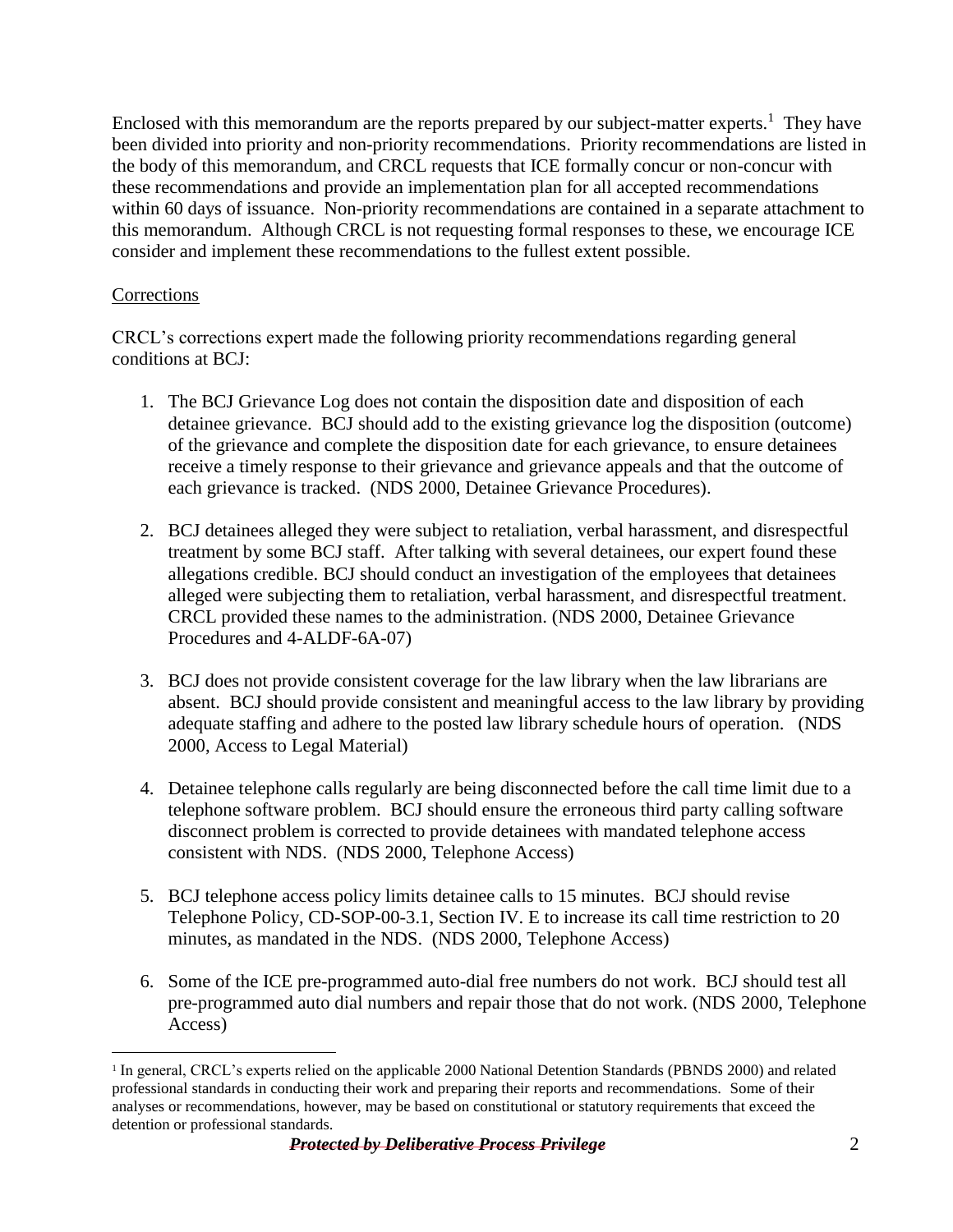- 7. BCJ's "S1" isolation room in the Special Management Unit contains fixtures that can be used by detainees in a self-harm attempt. BCJ should cease using S1 as an isolation room for evaluation and treatment of detainees under observation for potential self-harm until BCJ removes all fixtures that can be used to tie off materials in a self-harm attempt. (NDS 2000, Suicide Prevention and Intervention)
- 8. BCJ's current lack of use of the BCJ vulnerability screening tool for potential sexual victimization and sexual predatory behavior puts detainees at risk of potential sexual victimization. BCJ should utilize their existing vulnerability screening tool on detainees to reduce the risk of sexual assault or victimization. (PBNDS 2011, SAAPI)

## Medical Care

CRCL's medical expert made the following recommendations related to medical care at BCJ:

- physician encounters. (NDS 2000 III.A) 9. While the care for detainees suffering from acute medical conditions is occurring in an expeditious manner, detainees suffering with subacute medical conditions are delayed because these detainees are lumped together with detainees who have chronic medical conditions under fair/good control. The Chronic Disease Services Policy should be modified to include the timely care of detainees with chronic medical conditions to ensure that these detainees receive an initial physician encounter earlier than 14 days post-admission to the Bergen County Jail. In addition, BCJ should provide a more granular stratification of detainees' health status at the time of the Initial Health Screening to allow for timelier
- offered for HIV positive patients,. BCJ should; 10. Detainees with chronic medical conditions are not being evaluated by the Medical Director at the chronic disease clinic in intervals that appear to be appropriate for the severity of illness. For diabetic patients, degree of disease control was lacking 50% of the time and pneumococcal vaccinations were not offered. For epilepsy patients, serum drug level for the anti-epileptic medications were not ordered in a timely fashion. One HIV positive detainee did not receive the QFT-Gold TB test, another HIV positive detainee did not receive LTBI treatment despite a positive QFT-Gold TB test, and pneumococcal vaccination was not
	- a) Ensure that the degree of disease control for all chronic diseases is clearly documented in the encounter note. (NDS III.A, NCCHC J-E-12-1, NCCHC J-E-12-4, NCCHC J-E-12-10, NCCHC J-G-01-2-b.)
	- b) Ensure that all anti-epileptic medication levels are obtained in a timely manner (within 30 days for a new drug or within 90 days for continuation of free world medications). (NDS III.A)
	- test if their TST test is negative. (NDS III.A, NDS III.D, NCCHC J-B-01-C) c) Ensure that all HIV positive detainees undergo a CXR examination or QFT-Gold TB
	- d) Ensure that all HIV positive detainees are offered LTBI treatment if their TST or QFT-TB test is positive. (NDS III.K)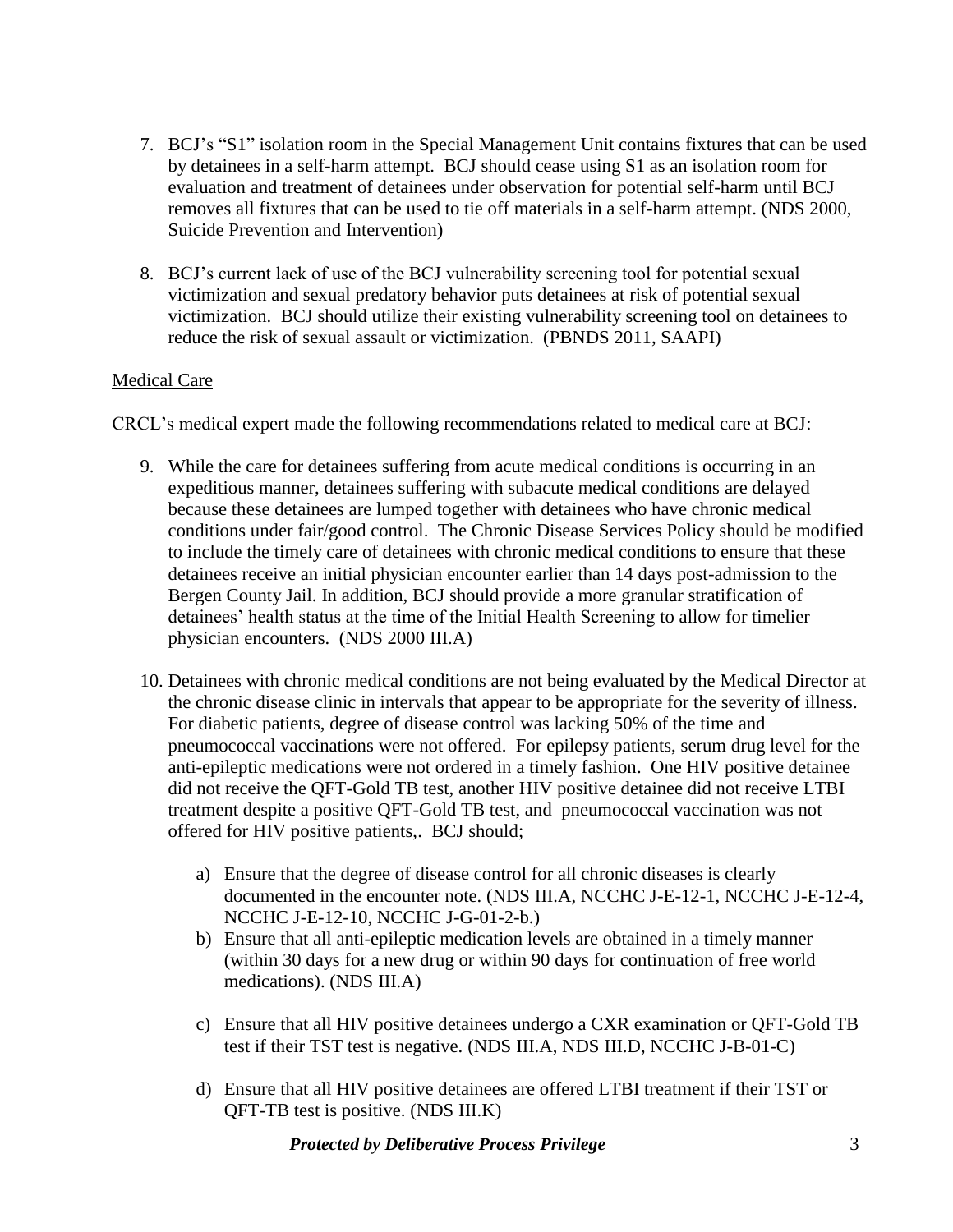- e) Provide Pneumovax vaccine to all immune-compromised detainees (diabetics, HIV positive, etc.) (NDS III.A, NCCHC J-E-04-2-f):
- 11. While detainees are receiving their routine initial dental screening and timely dental follow up for their dental sick call requests, (b) (5)



 audits for dental encounter notes. (NDS 2000 III.A, NCCHC J-C-02) c) Include the dentist in ongoing professional practice evaluation by performing chart

## Mental Health

CRCL's mental health expert made the following priority recommendations:

 12. Not all detainees were receiving an initial mental health assessment by mental health staff within 14 days of admission. BCJ should ensure that all detainees receive an initial mental health assessment by mental health staff within 14 days of admission. Prioritizing assessments based on mental health need can help manage this increased workload. (NCCHC, Standards for Mental Health Services in Correctional Facilities MH-E-04 Mental Health Assessment and Evaluation)



14. BCJ housed a behaviorally distressed detainee at risk of self-harm in a segregation unit due to a presumption that he was manipulating the mental health system. Placement of a detainee who is behaviorally distressed into an at-risk environment increases the potential for selfharm. Further, the American Psychiatric Association (APA) noted that "inmates who are in severe psychiatric crisis, including but not limited to acute psychosis and suicidal depression,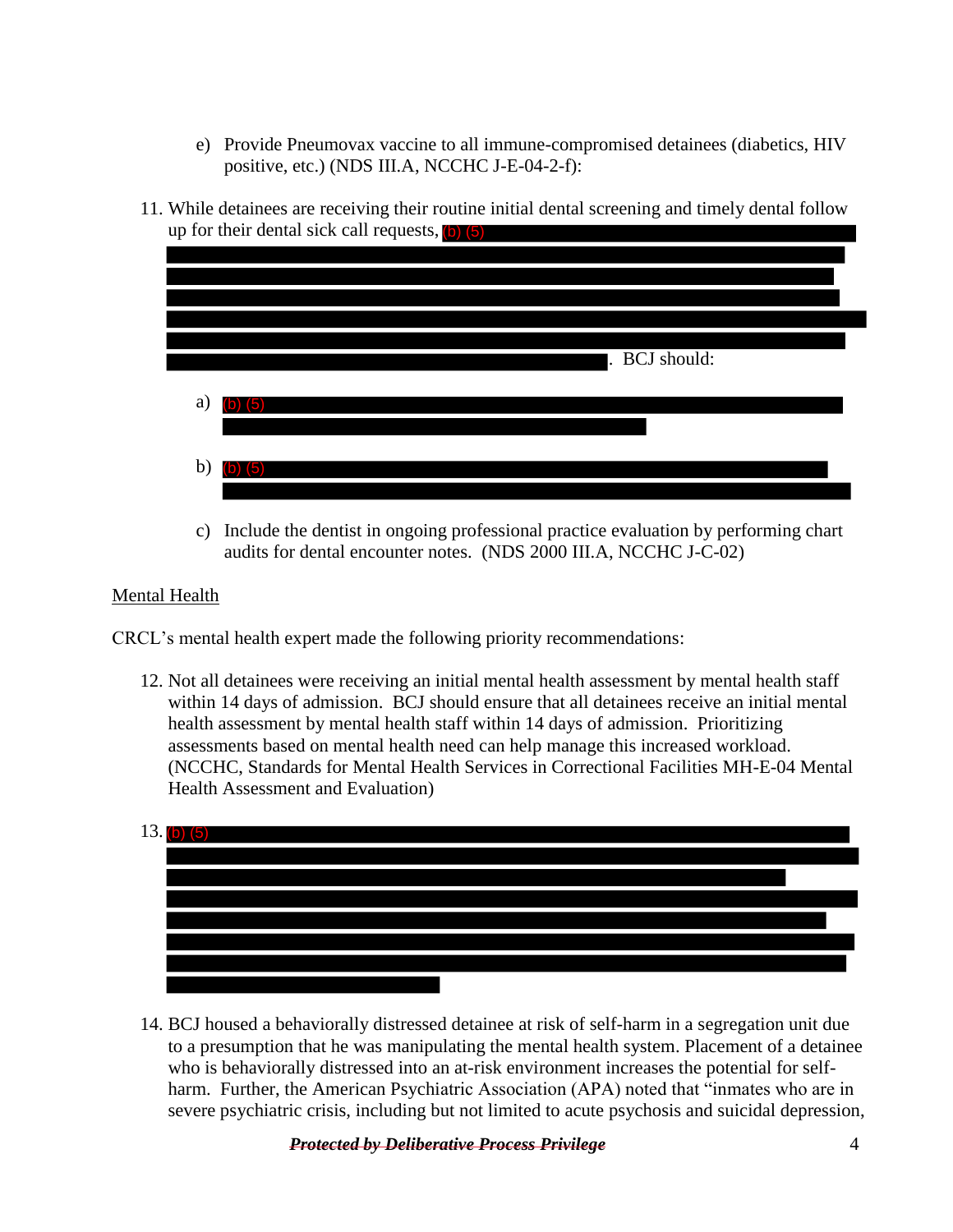should be removed from segregation until such time as they are psychologically able to tolerate that setting. (APA, Psychiatric Services in Jails and Prisons. Washington, DC (2000)).

- 15. BCJ should discontinue the use of Special Management Status as outlined in current BCJ policy. Any detainee who evidences psychiatric distress should be evaluated by mental health staff. Mental health staff should conduct a risk assessment with the detainee. If mental health staff believe that the detainee is suicidal or at risk of engaging in self-injurious behavior, the detainee should be placed in the Infirmary on Level I. If the assessment determines that the detainee is not at risk of self-harm or that the behavior is not due to a mental illness, mental health staff should communicate their findings to custodial staff. Any decisions to limit property or increase observation should be made by custodial staff in these cases. (APA, Psychiatric Services in Jails and Prisons. Washington, DC (2000)).
- Suicide Prevention and Intervention, IIIA, Training) 16. Training materials for custodial and healthcare staff did not cover each area required by NDS. Institutional staff should ensure all areas (see standard cited below) are covered during training for all disciplines. Additionally, content covered should include: 1) signs and symptoms of mental illness and 2) the following risk factors for suicide: incarceration, segregation and new serious medical diagnosis. (NDS, 2000, INS Detention Standard,
- constant observation until these issues can be rectified by the institution. (NDS, 2000, INS 17. Rooms 8 and 12 in the Infirmary used for Level I detainees are not suicide resistant due to grates in the ceiling and a protruding sprinkler head. Detainees should be placed on 1:1, Detention Standard, Suicide Prevention and Intervention, IIIC Housing/Hospitalization and NCCHC, Standards for Mental Health Services in Correctional Facilities MH-G-04 Suicide Prevention Program)
- should have them under constant observation. (NCCHC Standards for Mental Health 18. Level I detainees are placed in isolation cells, but are not under constant observation. BCJ Services in Correctional Facilities MH-G-04 Suicide Prevention Program, 1d)



- "potential danger." In contrast, the Mental Health Screening and Evaluations policy 20. The Suicide Prevention Program policy indicated that Level I is for detainees that pose a indicates Level I is for those "who appear to be an immediate danger." BCJ should resolve the conflicting language regarding the use of Level I. (NDS, 2000, INS Detention Standard, Suicide Prevention and Intervention, IIIB)
- 21. Mental Health records reviewed at BCJ did not include required documentation for detainees discharged from psychiatric hospitalization. BCJ should ensure documentation for detainees discharged from psychiatric hospitalization or placed and maintained on suicide precautions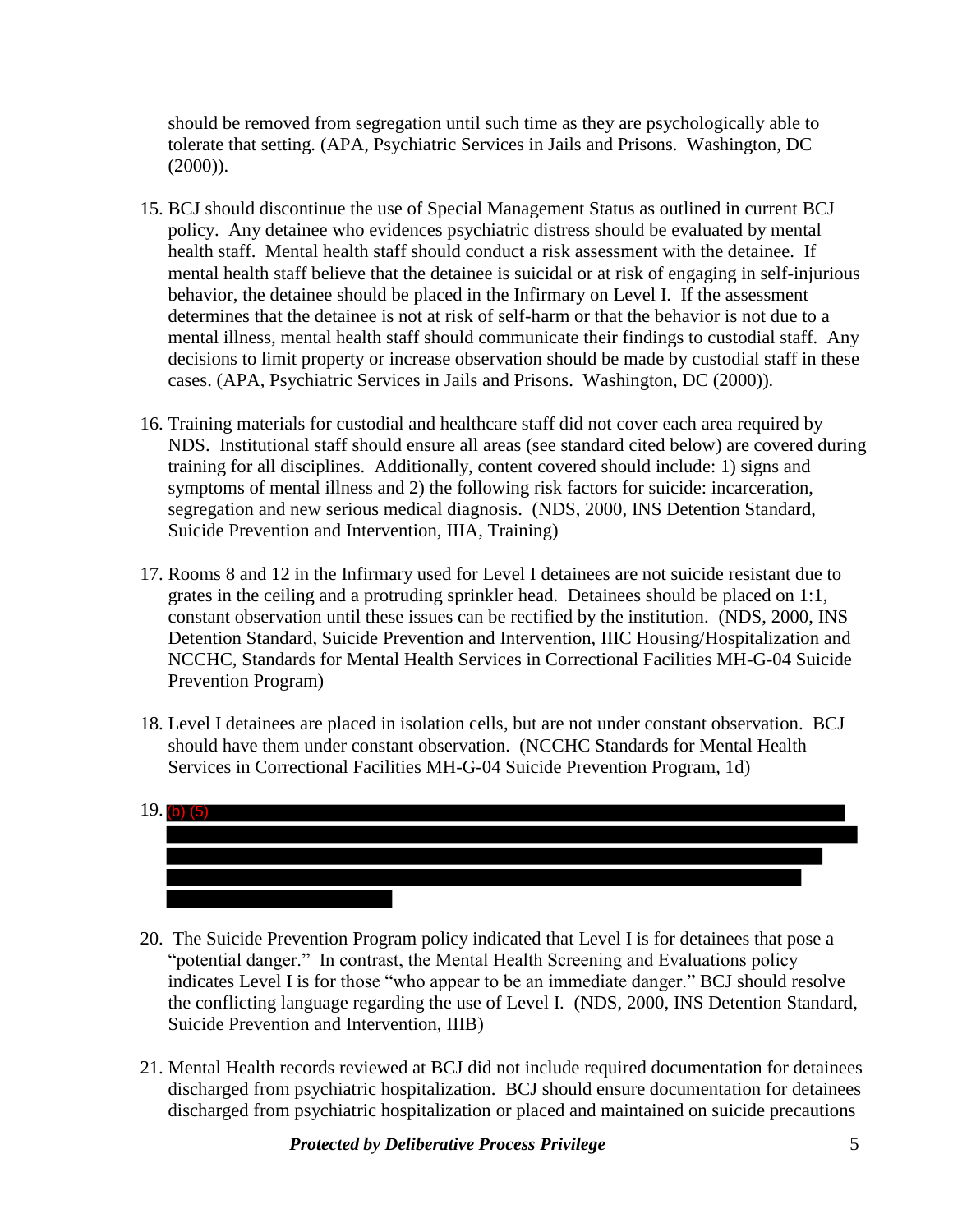(Level I or Level II) includes rationale for placement, mental status and functioning, continuation and discontinuation of the watch, consideration/acknowledgement of prior relevant mental health documentation, safety planning, discharge planning, treatment interventions and an appropriate plan for follow-up by mental health once the suicide precautions are discontinued. (NDS, 2000, INS Detention Standard, Suicide Prevention and Intervention, I-III and NCCHC, Standards for Mental Health Services in Correctional Facilities MH-G-04 Suicide Prevention Program)

- 22. A staffing assessment is needed to determine if BCJ has sufficient staff to complete assessments and treatment interventions outlined above. (NDS, 2000, INS Detention Standard, Medical Care, IIIA)
- the mental health housing unit is able to conform his/her behavior before a use of force 23. BCJ's current use of force policy does not include an assessment to determine if a detainee in determination. BCJ should revise their Use of Force policy, including use of OC spray with detainees in mental health housing or those on suicide precautions. In these situations, prior to any planned Use of Force, assessment by mental health staff is recommended to determine if the detainee is unable to conform his/her behavior due to his/her mental illness and utilize crisis intervention as clinically indicated.
- 24. At present, BCJ does not have a reliable process to track detainees that are in need of ongoing mental health care. Documentation in healthcare records indicated a plan to followup with detainees in specified timeframes but this did not occur. Further, caseload data could assist with staffing needs. BCJ needs to maintain a tracking system for detainees that receive ongoing mental health services, such as an active caseload list. There is also a need to develop a policy regarding placement on the caseload list.

## Environmental Health and Safety

CRCL's environmental health and safety expert made the following priority recommendations:

- 25. Meal trays have damage to the rim of the tray with many grooves and crevices that cannot be cleaned and sanitized properly. In addition, trays are not able to drain and dry properly with this type of damage. The Bergen County Jail should ensure that a process for removing left over food items and food particles from meal trays is put in place that precludes kitchen workers from banging trays to accomplish this task. In addition, the Bergen County Jail should replace all trays that have been damaged to avoid harboring of bacteria in the grooves and crevices of the tray where damage has occurred. (NDS 2000, Food Service)
- 26. Food temperatures on a lunch meal tray were not maintained in the required range of either under  $41^{\circ}$  F or above  $140^{\circ}$  F. Food maintained between  $41^{\circ}$  F and  $140^{\circ}$  F is inside of the Temperature Danger Zone where bacteria growth is the highest. Increased bacteria growth also increases the potential for foodborne illness. The Bergen County Jail should ensure that all food items are maintained at temperatures outside of the Temperature Danger Zone in order to avoid a potential foodborne illness outbreak. (NDS 2000, Food Service)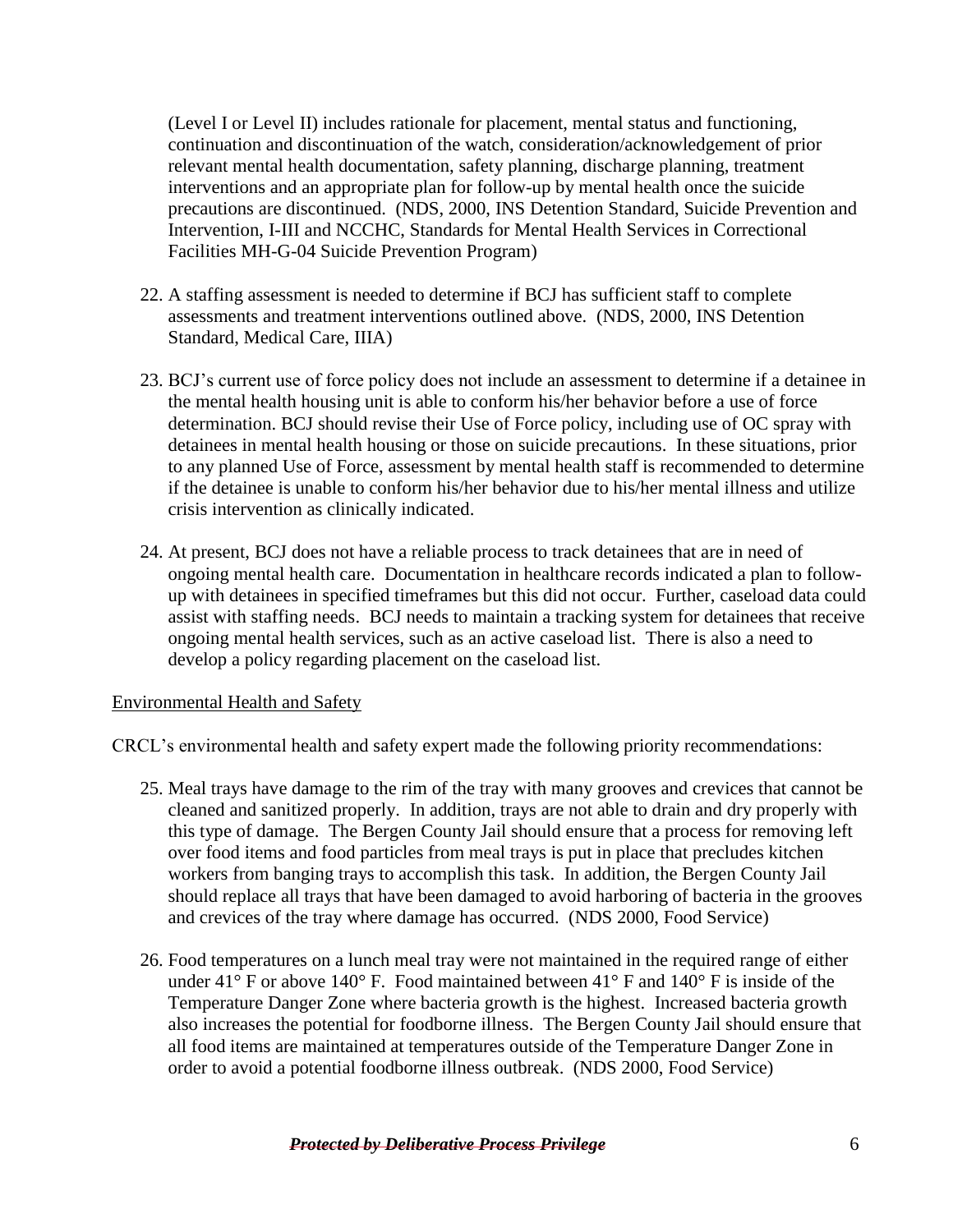

 laundry is not washed with the proper amount of water, detergent, and sanitizer. It is 28. Washing machines in the laundry services area were overloaded with detainee uniforms and personal clothing items. Overloading of washing machines creates the environment where recommended that BCJ immediately train laundry staff and inmate workers on the proper use of the commercial washing machines located in the laundry services area, including providing training on the total weight allowable in each machine and the importance of not overloading any washing machine. In addition, it was apparent that detainees wish to have clean personal clothing and uniforms as evidenced by the consistent complaints that laundry comes back appearing not to be clean, personal items are yellow from laundering, laundry smells dirty/unwashed, and mop lint if found on personal clothing items. Bergen County needs to ensure that washing machines are not shared between washing mop heads and personal clothing items. (NDS 2000; Issuance and Exchange of Clothing, Bedding, and Towels)

The complete expert reports and recommendations are contained in the enclosed expert reports.

It is CRCL's statutory role to advise department leadership and personnel about civil rights and civil liberties issues, ensuring respect for civil rights and civil liberties in policy decisions and implementation of those decisions. We look forward to working with ICE to determine the best way to resolve these complaints. We request that ICE provide a response to CRCL 60 days whether it concur or non-concur with these recommendations. If you concur, please include an action plan. You can send your response by email. If you have any questions, please contact (b) (6) Policy Advisor, by telephone at (b) (6) or by email at (b) (6) or by  $\blacksquare$ .

Copy to:

Natalie Asher Deputy Executive Associate Director Enforcement and Removal Operations U.S. Immigration and Customs Enforcement (b) (6), (b) (7)(C)